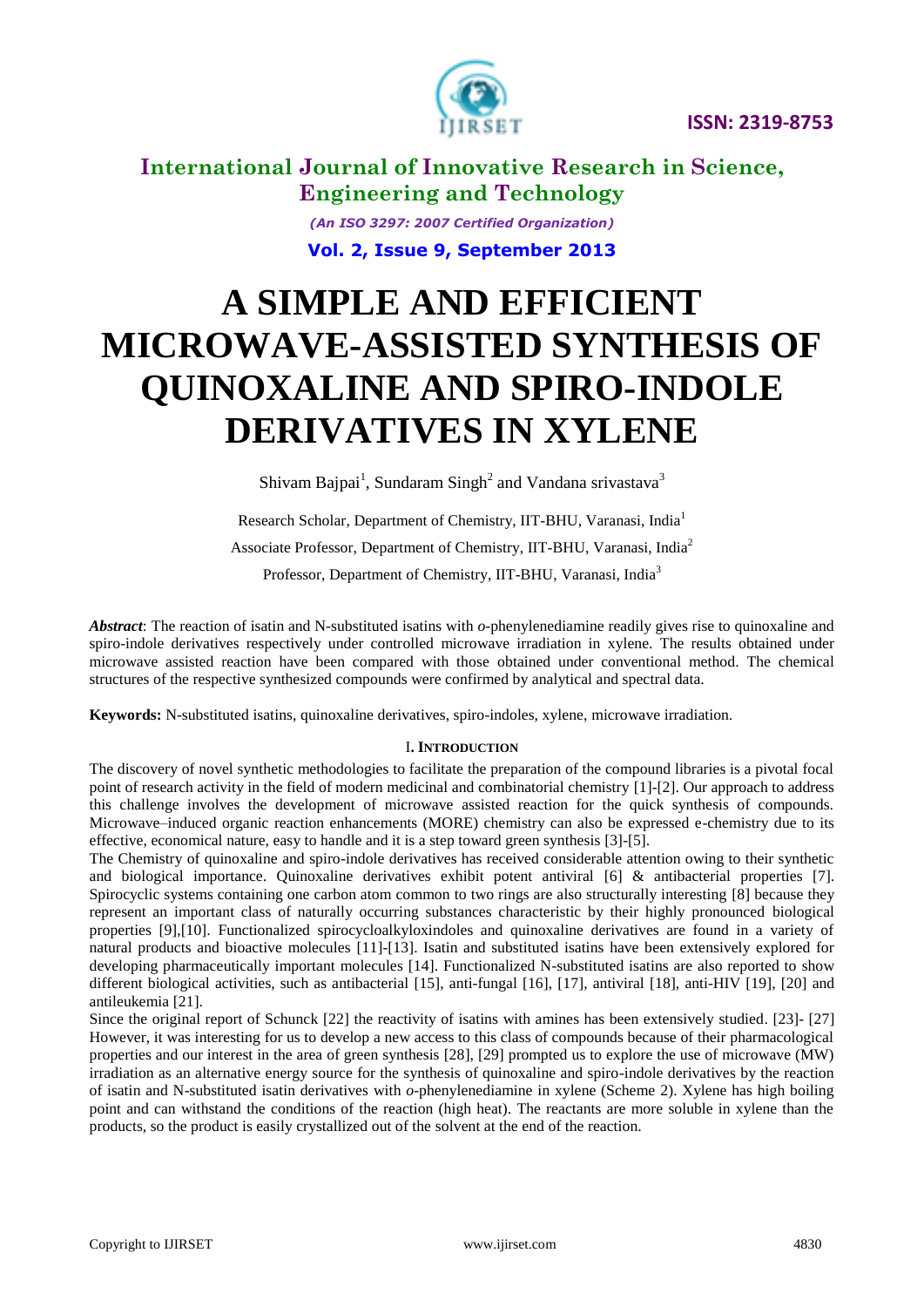

*(An ISO 3297: 2007 Certified Organization)*

### **Vol. 2, Issue 9, September 2013**

#### II**. RESULTS AND DISCUSSION**

In view of biological significance of isatin moieties, it was planned to condense isatin moiety with *o*-phenylenediamine in xylene to get spiro-indole and quinoxaline derivatives via two step process.



#### Scheme-1

In first step, we have synthesized N- substituted derivatives of isatin moiety by conventional method (48- 77.9%) and also under controlled microwave irradiation (68-92 %) (scheme1). All these compounds 2a-2e were synthesized by stirring of reaction mixture at room temperature in low yield (conventional method) whereas similar compounds were synthesized under microwave irradiation at 500W in good yield within 8-12 min. Actually, microwave irradiation facilitates the polarization of the molecules under irradiation causing rapid reaction to occur. The impact of microwave irradiation and conventional stirring for the synthesis of compound 2a-2e has been compared (Table1). The structures of isolated products were fully confirmed by elemental analysis, IR and <sup>1</sup>H-NMR spectroscopy**.**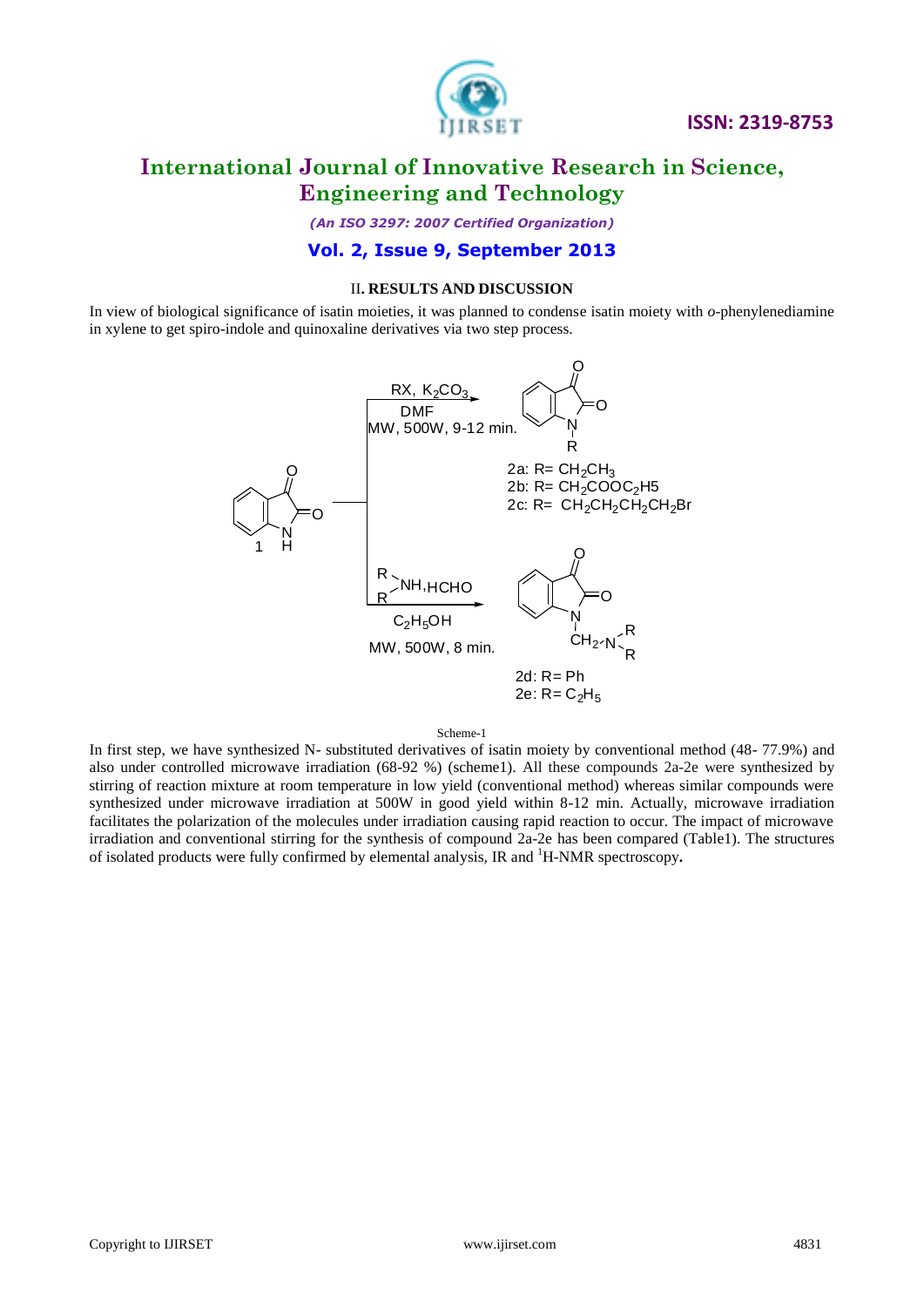

*(An ISO 3297: 2007 Certified Organization)*

### **Vol. 2, Issue 9, September 2013**

**Table 1:** Reaction times and yields for N- substituted isatins under conventional method and microwave irradiation.

| Entry         | Conventional Method |         | Microwave Method(Power: 500W) |         | mp $(^0C)$ |
|---------------|---------------------|---------|-------------------------------|---------|------------|
|               | t/hrs               | % yield | t/min                         | % yield |            |
| $2\mathrm{a}$ | 10                  | 78      | 9                             | 92      | 86         |
| $2\mathsf{b}$ | 10                  | 72      | $11\,$                        | 86      | 118        |
| $2\mathrm{c}$ | 14                  | 58      | 12                            | $75\,$  | 152-154    |
| $2\mathrm{d}$ | $\sqrt{6}$          | 52      | $\,8\,$                       | $70\,$  | 138        |
| $2\mathrm{e}$ | 6                   | 48      | 8                             | 68      | 176        |

Reaction of isatin and N- substituted isatins with equimolar amount of *o*- phenylenediamine in xylene under both conventional method and microwave irradiation leads to spiro-indole and quinoxaline derivatives. The microwave method was found to be better than conventional method in terms of reaction time, yield and relatively simple method to perform parallel synthesis. Thus this methodology becomes an efficient strategy for the rapid synthesis of spiroindole and quinoxaline derivatives (scheme 2).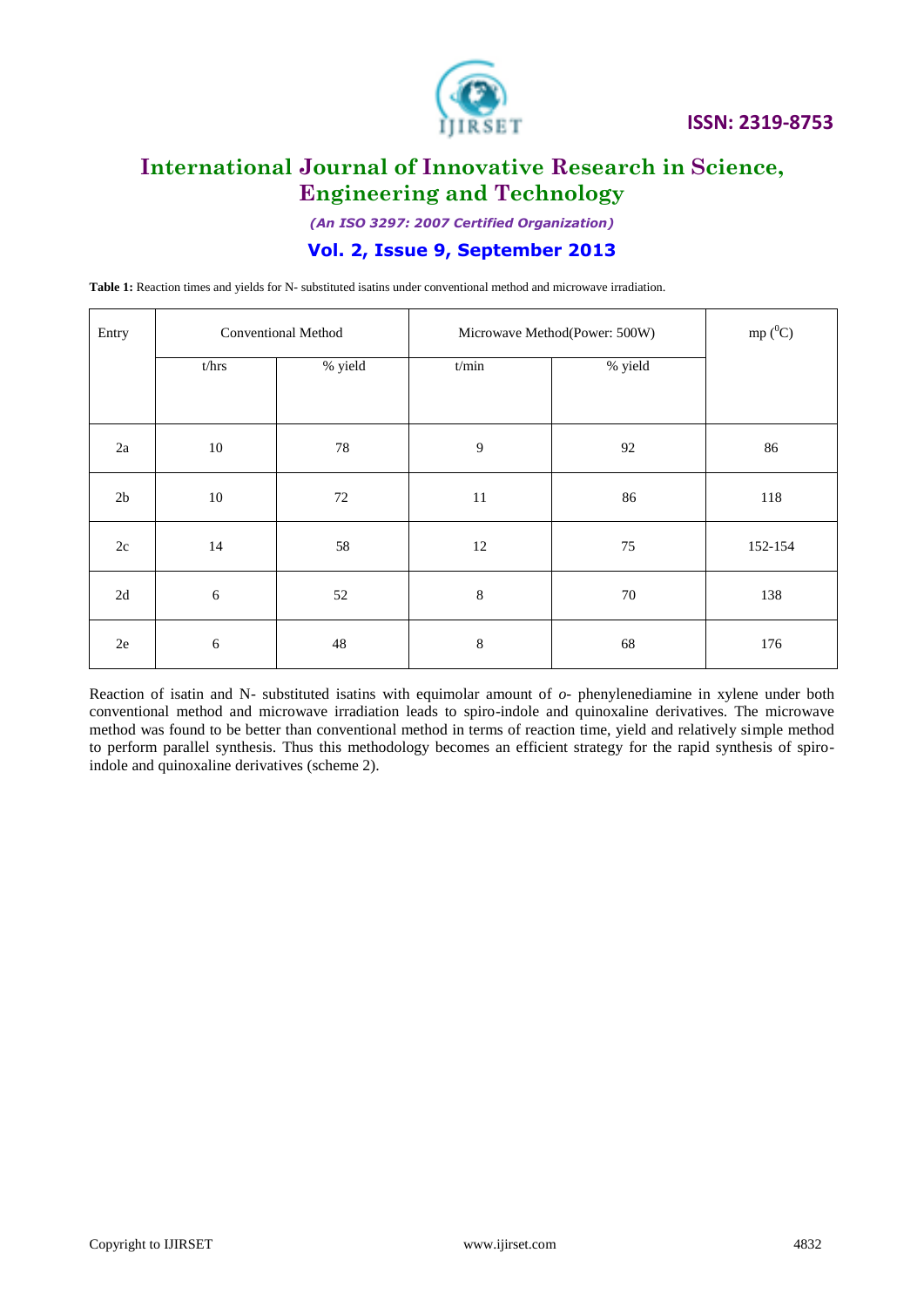

*(An ISO 3297: 2007 Certified Organization)* **Vol. 2, Issue 9, September 2013**



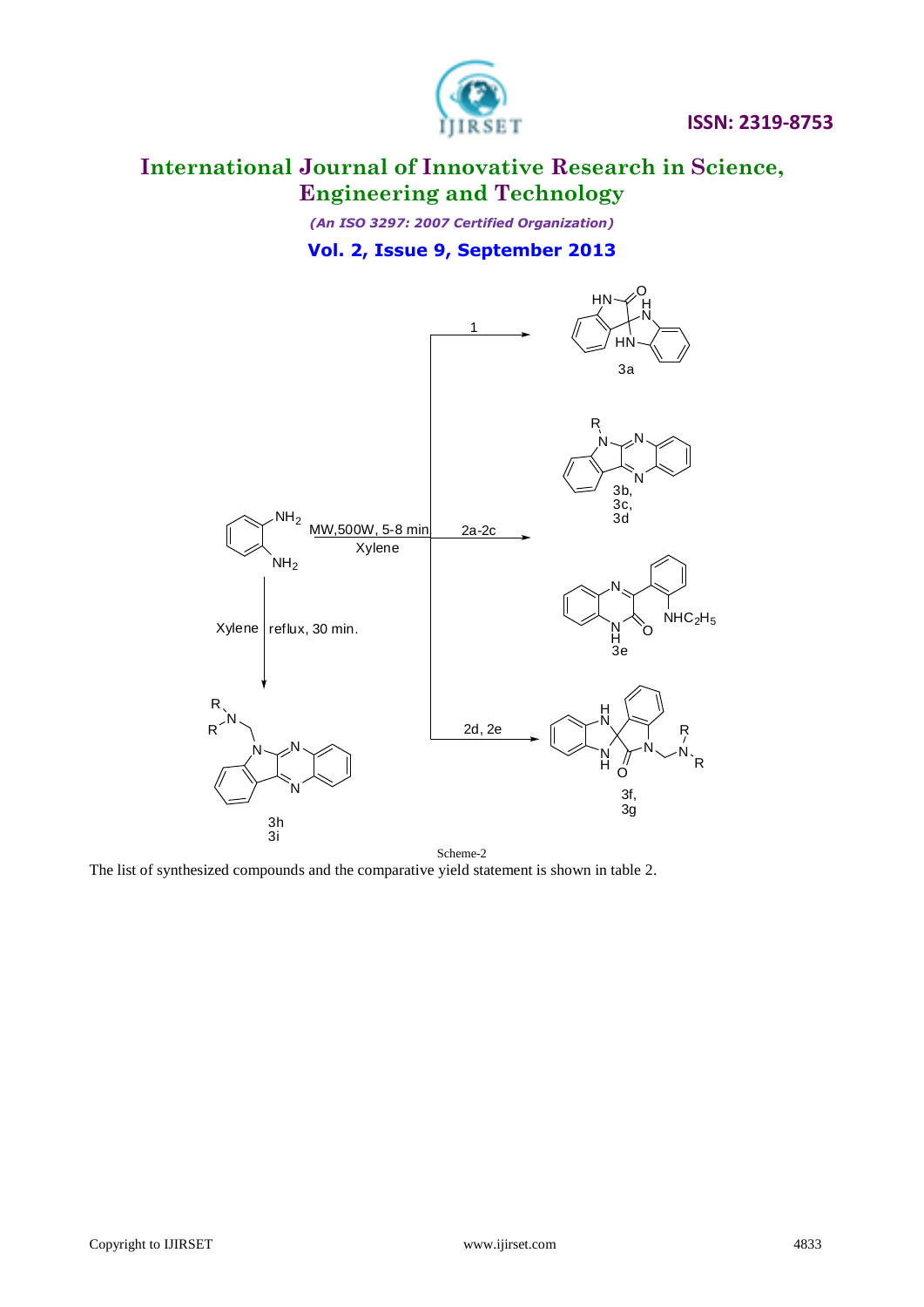

*(An ISO 3297: 2007 Certified Organization)*

### **Vol. 2, Issue 9, September 2013**

**Table 2:** The impact of microwave irradiation and conventional heating for the synthesis of compounds 3a-3i has been compared.

| Entry         | Conventional Method         |           | Microwave Method (Power: 500W) |                          | mp $(^0C)$ |
|---------------|-----------------------------|-----------|--------------------------------|--------------------------|------------|
|               | $t/{\rm hr}$                | % yield   | t/min                          | % yield                  |            |
| $3\mathrm{a}$ | $\ensuremath{\mathfrak{Z}}$ | 63        | $\sqrt{5}$                     | $77\,$                   | 232        |
| $3\mathrm{b}$ | $\,8\,$                     | $62\,$    | $\,8\,$                        | $75\,$                   | $180\,$    |
| $3\mathrm{c}$ | $\mathfrak{Z}$              | $71\,$    | $\sqrt{5}$                     | $81\,$                   | 160        |
| $3\mathrm{d}$ | $\,8\,$                     | 65        | $\sqrt{6}$                     | $78\,$                   | 184        |
| $3\mathrm{e}$ | $\mathfrak{Z}$              | 65        | $\sqrt{5}$                     | $78\,$                   | $218\,$    |
| 3f            | $\ensuremath{\mathfrak{Z}}$ | 60        | $\sqrt{5}$                     | 74                       | 228        |
| $3g$          | $\mathfrak{Z}$              | 58        | $\sqrt{5}$                     | $71\,$                   | $246\,$    |
| 3h            | $0.5\,$                     | $\geq 8$  | $\overline{\phantom{a}}$       |                          | $292\,$    |
| 3i            | $0.5\,$                     | $\geq 10$ | $\overline{\phantom{a}}$       | $\overline{\phantom{0}}$ | $301\,$    |

On the basis of previous work, it was concluded that cyclization of isatin and N-substituted isatins with *o*-phenylenediamine is solvent dependent reaction [24]-[26]. The synthesis of quinoxaline [27] derivative has been described by the reaction of N-substituted isatin with *o*-phenylenediamine using xylene as a refluxing solvent. This encourage us to use xylene as a refluxing solvent for the condensation reaction between isatin, N-substituted isatins and *o*- phenylenediamine. In order to optimize the reaction condition, we have carried out reactions at different time intervals. Interesting results were obtained by stopping the reaction of 2d and 2e in 0.5 hr. The quinoxaline derivatives 3h and 3i were obtained after workup, but the yield was very low (approx. 10%), while spiro-indole derivatives 3f and 3g were obtained by stopping the reaction after 3 hr as sole product in good yield. No further change of product was observed with increasing reaction time from 3 to 18 hr, whereas under microwave irradiation instead spiro-indole derivatives 3f and 3g were obtained as a sole product and there is no trace of quinoxaline derivative. On the other hand, the spiro-indole 3a was obtained selectively from 1. Now, the quinoxaline derivatives 3c and 3d were obtained from 2b and 2c as a sole product in good yield by both conventional as well as microwave irradiation method. In the case of Nethylisatin 2a, 3b and 3e were obtained in 8 hr (MW 8 min) and 3 hr (MW 5 min) respectively (Scheme2). The presence of peak around 1703cm<sup>-1</sup> for carbonyl group in IR-spectrum supports the presence of spiro-indole compounds 3a, 3f and 3g, whereas absence of carbonyl group peak and presence of peak around 1660cm<sup>-1</sup> in IR spectrum confirms the quinoxaline derivatives 3b-3d, 3h & 3i. The absence of  $NH<sub>2</sub>$  peak in IR spectrum is in agreement of the proposed derivatives [24] which is also in good agreement with those observed by Nume and co-workers for such compounds.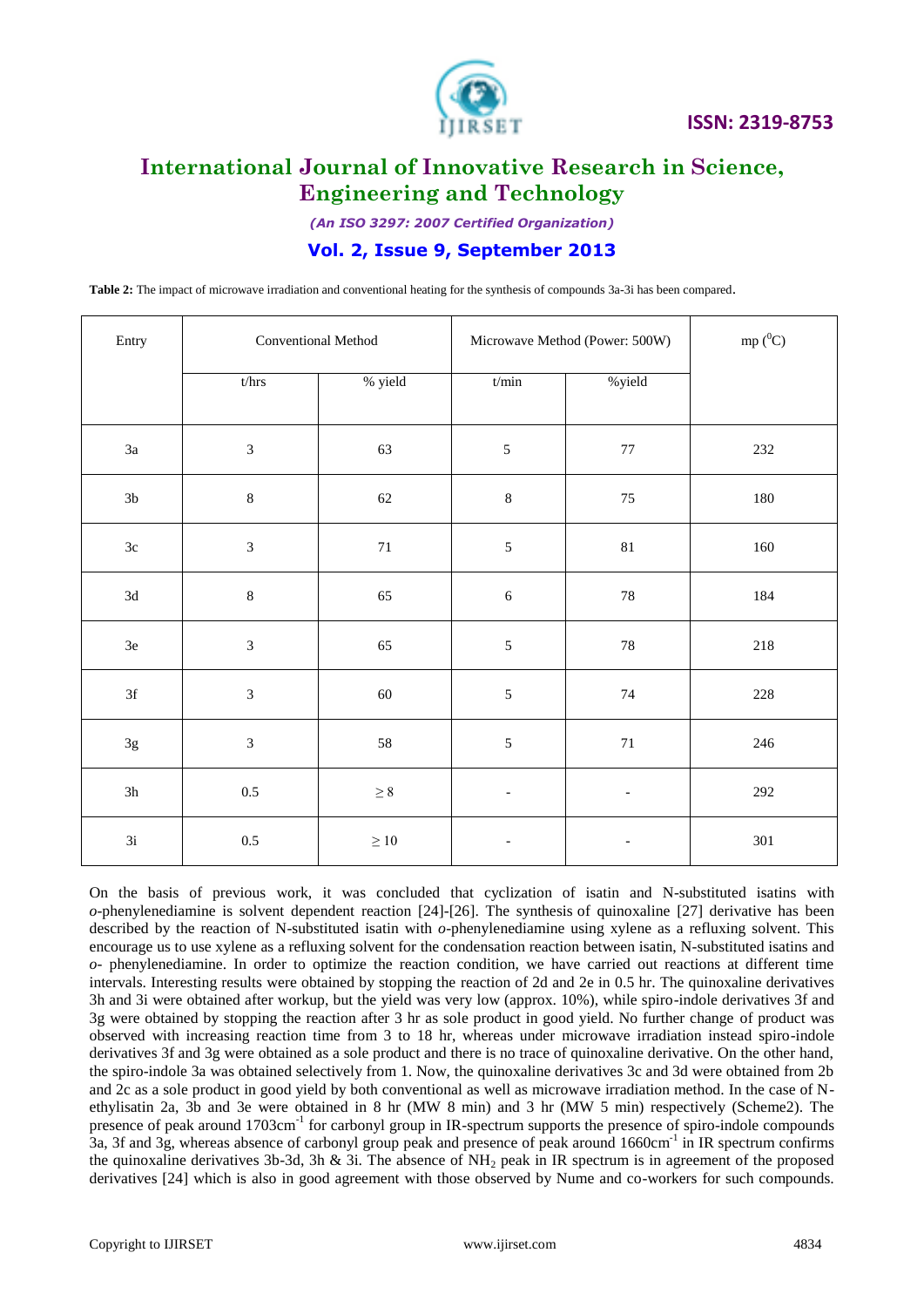

*(An ISO 3297: 2007 Certified Organization)*

### **Vol. 2, Issue 9, September 2013**

The structures of isolated products were fully confirmed by elemental analysis and spectroscopic methods (IR  $\&$   $^{1}$ H-NMR).

#### **III. EXPERIMENTAL**

*A. General***:** All chemicals were procured from Aldrich, USA, and E. Merck, Germany and used as such. TLC was carried out on  $SiO<sub>2</sub>$  gel (HF254, 200 mesh). The solvent system employed was ethyl acetate: chloroform (11: 9) and the spots were identified by placing the plate in Iodine chamber. IR spectra were recorded on a PerkinElmer FT/IR version 10.03.05 spectrometer. NMR spectra were run on a JEOL AL300 FTNMR spectrometer; chemical shifts are given in δ ppm, relative to TMS as internal standard. Elemental microanalysis was performed on Exeter Analytical Inc Model CE-440 CHN Analyzer. Melting points were measured in open capillaries and are uncorrected. The microwave assisted reactions are carried out in a "MAS-II, Microwave Synthesis System" manufactured by Sineo microwave chemistry technology co. Ltd, having an output energy range of 0 to 1000 watts, based on temperature of reaction and individual sensor for temperature control with attachment of reflux condenser with both magnetic and mechanical stirring device (thus avoiding the risk of high pressure development) and synthesis on preparative scales.

#### *B. General procedure for the synthesis of compounds (2a-2c)*

#### *Conventional Method*

Isatin (0.001mol) and halohydrocarbon (0.0012 mol) were dissolved in DMF (20 ml), and anhydrous  $K_2CO_3$  (0.003 mol) was added. The mixture was stirred for 10-14 hr under room temperature until the disappearance of isatin, the completion of the reaction was monitored by TLC. The solvent was removed in vacuo and the residue was separated by column chromatography (silica gel, petroleum ether/ethyl acetate = 20:1), giving *N-*alkyl substituted isatin compound. *Microwave Irradiation Method*

Isatin (0.001 mol) and halohydrocarbon (0.0012 mol) were dissolved in DMF (20 ml), and anhydrous  $K_2CO_3(0.003$ mol) was added to it and the reaction mixture was irradiated in microwave oven at power (500W) for 9-12 min. The completion of the reaction was monitored by TLC. The solvent was removed in vacuo and the residue was separated by column chromatography (silica gel, petroleum ether/ethyl acetate = 20:1), giving *N-*alkyl substituted isatin compounds.

#### *C. General procedure for the synthesis of compounds (2d, 2e)*

#### *Conventional Method*

Secondary amine (0.004 mol) in 10 ml of ethanol was added to slurry containing appropriate isatin (0.004 mol) and 0.3 ml of formaldehyde solution (37% v/v) in 10 ml of ethanol. The reaction mixture was stirred for 6 hr at room temperature and the completion of the reaction was monitored by TLC. Reaction mixture was then refrigerated for 48 hr. The products were separated by suction filtration, vacuum dried and recrystallized from ethanol. *Microwave Irradiation Method*

Secondary amine (0.004 mol) in 10 ml of ethanol was added to slurry containing appropriate isatin (0.004 mol) and 0.3 ml of formaldehyde solution (37% v/v) in 10 ml of ethanol. The reaction mixture was then irradiated in microwave oven at power (500W) for 8 min and the completion of the reaction was monitored by TLC. Reaction mixture was then refrigerated for 48 hr. The products were separated by suction filtration, vacuum dried and recrystallized from ethanol.

#### *D. Characterization data for the synthesized compounds (2a-2e)*

*1-Ethylindoline-2,3-dione(2a)* [30]: Dark-red solid. IR (KBr): vmax: 3064, 2987, 1738, 1727, 1610, 1469, 1354, 1289, 1158, 1162, 759, 701 cm<sup>-1</sup>. <sup>1</sup>H-NMR (CDCl<sub>3</sub>) δ: 7.65- 6-92 (m, 4H, Ar-H), 3.86 (q, 2H, *J*=7.2, CH<sub>2</sub>), 1.30 (t, 3H, *J*=6.9, CH<sub>3</sub>). Anal. Calc. For  $(C_{10}H_9NO_2)$ : C, 68.60; H, 5.21; N, 7.99; O, 18.20 (%). Found: C, 68.58; H, 5.22; N, 8.01; O, 18.19 (%).

*Ethyl 2-(2,3-dioxoindolin-1-yl)acetate(2b)* [31]: Yellow-brown solid. IR (KBr): vmax: 3054, 2986, 1746, 1615, 1470, 1347, 1341, 1277, 1213, 1176, 1096, 758, 715 cm<sup>-1</sup>. <sup>1</sup>H-NMR (CDCl<sub>3</sub>,) δ: 7.70- 6.72 (m, 4H, Ar-H), 4.40 (s, 2H, CH<sub>2</sub> ), 4.18 (q, 2H, *J*=7.2, CH<sub>2</sub>), 1.24 (t, 3H, *J*=7.2, CH<sub>3</sub>). Anal. Calc. For (C<sub>12</sub>H<sub>11</sub>NO<sub>4</sub>): C, 61.82; H, 4.74; N, 6.00; O, 27.44 (%). Found: C, 61.80; H, 4.75; N, 6.02; O, 27.43 (%).

*1-(4-Bromobutyl)indoline-2,3-dione(2c):* Reddish- yellow solid. IR (KBr): vmax: 3087, 2928, 1733, 1605, 1467, 1360, 1341, 1189, 1162, 753, 735 cm<sup>-1</sup>. <sup>1</sup>H NMR (CDCl<sub>3</sub>) δ: 7.72-7.21 (m, 4H, Ar-H), 4.19 (t, 2H, *J*=7.5, CH<sub>2</sub>), 3.6 (t, 2H, *J*=7.2, CH<sub>2</sub>), 1.97 (m, 2H, CH<sub>2</sub>), 1.63 (m, 2H, CH<sub>2</sub>).Anal. Calcd. For C<sub>12</sub>H<sub>12</sub>BrNO<sub>2</sub> (282.13): C, 51.09; H, 4.29; Br, 28.32; N, 4.96; O, 11.34 (%). Found: C, 51.10; H, 4.28; Br, 28.30; N, 4.97; O, 11.35 (%).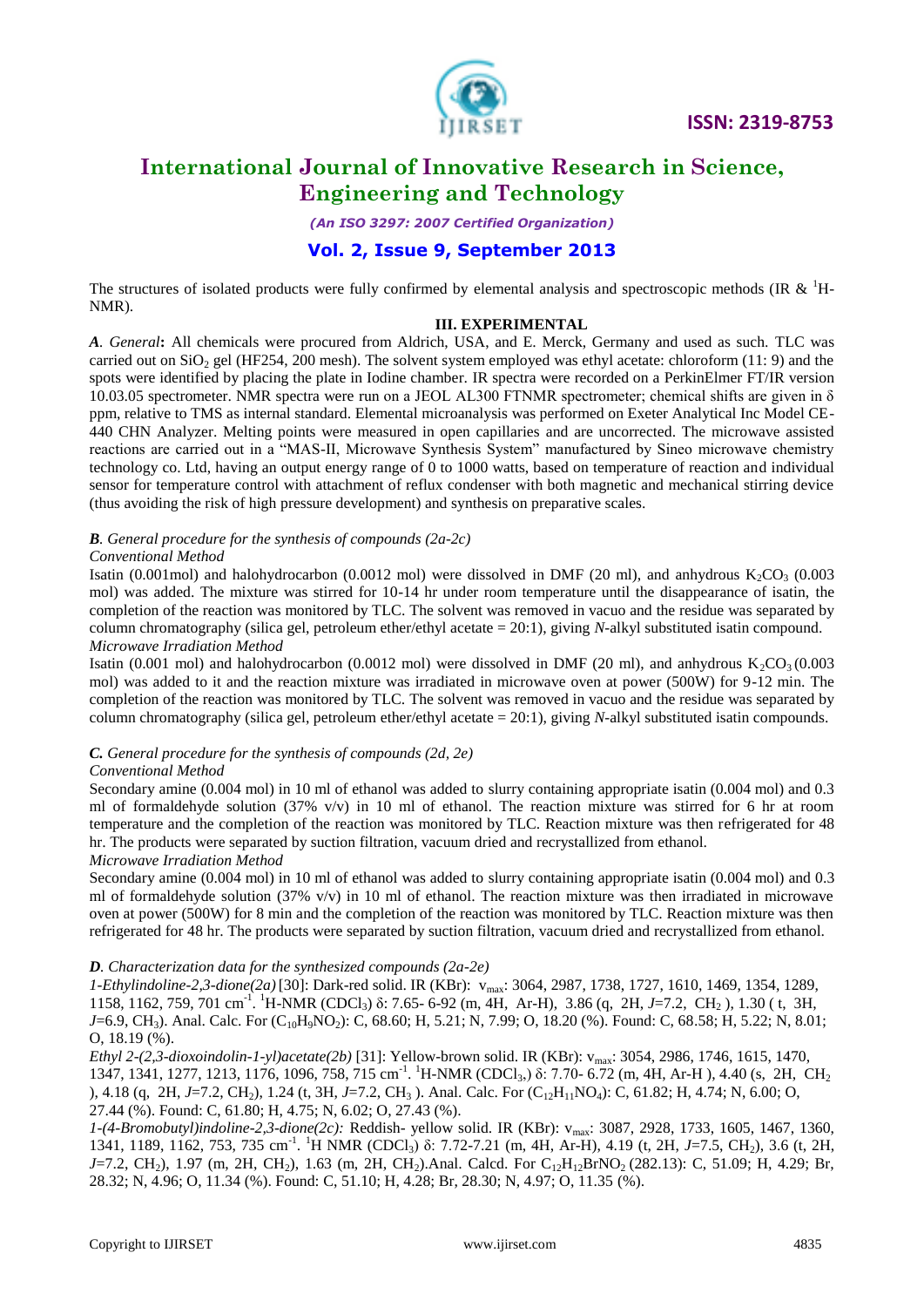

*(An ISO 3297: 2007 Certified Organization)*

### **Vol. 2, Issue 9, September 2013**

*1-[(Diphenylamino)methyl]indoline-2,3-dione(2d)* [32]: Light- red solid. IR ( KBr): vmax: 3030, 2850, 1728, 1616, 1460, 1402, 1331, 770, 735 cm<sup>-1</sup>. <sup>1</sup>H NMR (CDCl<sub>3</sub>) δ: 7.82-6.73 (m, 14H, Ar-H), 4.98 (s, 2H, CH<sub>2</sub>). Anal. Calcd. For  $C_{21}H_{16}N_2O_2$  (328.36 ): C, 76.81; H, 4.92; N, 8.53; O, 9.74 (%). Found: C, 76.80; H, 4.93; N, 8.51; O, 9.76 (%). *1-[(Diethylamino)methyl]indoline-2,3-dione(2e)* [32]: Red solid. IR (KBr): vmax: 2963, 2873, 1732, 1610, 1471, 1352, 766, 755, cm-1 . <sup>1</sup>H NMR (CDCl3) δ: 7.8-7.3 (m, 4H, Ar-H), 4.41 (s, 2H, CH2), 2.68(q, 4H, *J*=7.0, CH2), 1.55 (t, 6H, *J*=6.9, CH<sub>3</sub>). Anal. Calcd. For C<sub>13</sub>H<sub>16</sub>N<sub>2</sub>O<sub>2</sub> (232.28): C, 67.22; H, 6.94; N, 12.06; O, 13.78 (%). Found: C, 67.23; H, 6.92; N, 12.06; O, 13.79 (%).

#### *E. General procedure for the synthesis of compounds (3a-3g)*

#### *Conventional Method*

Equimolar quantity of N-substituted isatin [(2a-2e), (0.001 mol)] and *o*-phenylenediamine (0.001 mol) in xylene (30 ml) was refluxed for 3-8 hr.The completion of the reaction was monitored by TLC. The reaction mixture was refrigerated for few hours and then filtered, dried, and recrystallized in ethanol.

#### *Microwave Irradiation Method*

Equimolar quantity of N-substituted isatin (0.001 mol) and *o*-phenylenediamine (0.001 mol) in xylene (30 ml) was irradiated in microwave oven at power (500W) for 5-8 min and refrigerated for few hours and then filtered, dried, and recrystallized in ethanol.

#### *F. General procedure for the synthesis of compounds (3h &3i)*

Equimolar quantity of mannich bases of isatin [(2d, 2e), (0.001 mol)] and *o*-phenylenediamine (0.001 mol) in xylene (30 ml) was refluxed for 0.5 hr. The reaction mixture was then refrigerated for few hours and filtered, dried, and recrystallized in ethanol.

#### *G. Characterization data for the synthesized compounds (3a-3i)*

*1,3-Dihydrospiro[benzo[d]imidazole-2,3'-indolin]-2'-one(3a):* Brown-yellow solid. IR (KBr): vmax: 3192, 3090, 3019, 1703, 1614, 1598, 1484, 1339, 718, 671 cm<sup>-1</sup>. <sup>1</sup>H NMR (DMSO) δ: 12.02 (s, 1H, NH), 8.35- 6.53 (m, 8H, Ar-H), 6.43 [ s, 1H (D<sub>2</sub>O Exchangeable), NH- Spiro system]. Anal. Calcd. For  $C_{14}H_{11}N_3O$  (237.26), C, 70.87; H, 4.67; N, 17.71;O, 6.74. Found: C, 70.85; H, 4.68; N, 17.72; O, 6.74.

*6-Ethyl-6H-indolo[2,3-b]quinoxaline(3b):* Yellow solid. IR (KBr): vmax: 2962, 2853, 1660, 1611, 1567, 1482, 1448, 1427, 1378, 1331, 757, 738 cm<sup>-1</sup>. <sup>1</sup>H NMR (CDCl<sub>3</sub>) δ: 8.49-7.35 (m, 8H, Ar-H), 4.56 (q, 2H, *J*=7.2, CH<sub>2</sub>), 1.52 (t, 3H, *J*=6.9, CH<sub>3</sub>). Anal. Calcd. For C<sub>16</sub>H<sub>13</sub>N<sub>3</sub> (247.29),C, 77.71; H, 5.30; N, 16.99 (%). Found: C, 77.73; H, 5.29; N, 16.98 (%).

*Ethyl 2-(6H-indolo[2,3-b]quinoxalin-6-yl)acetate(3c):* Yellow solid. IR (KBr): vmax: 2976. 2927,1734, 1663, 1606, 1565, 1474, 1375, 1203, 760, 743 cm<sup>-1</sup>. <sup>1</sup>H NMR (CDCl<sub>3</sub>) δ: 8.50-7.34 (m, 8H, Ar-H), 5.24 (s, 2H, CH<sub>2</sub>), 4.24 (q, 2H, *J*=7.2 CH<sub>2</sub>), 1.28 (t, 3H, *J*=7.2 CH<sub>3</sub>). Anal. Calcd. For C<sub>18</sub>H<sub>15</sub>N<sub>3</sub>O<sub>2</sub> (305.33). C,70.81; H, 4.95; N, 13.76; O, 10.48 (%). Found: C, 70.80; H, 4.96; N, 13.75; O, 10.49 (%).

*6-(4-Bromobutyl)-6H-indolo[2,3-b]quinoxaline(3d):* Yellow solid. IR (KBr): vmax: 3050, 2930, 1660, 1493, 1485, 1450, 1400, 1330, 1192, 1130, 751, 741 cm<sup>-1</sup>. <sup>1</sup>H NMR (CDCl<sub>3</sub>) δ: 8.53-7.38(m, 8H, Ar-H), 4.42 (t, 2H, *J*=7.5, CH<sub>2</sub>), 3.38 (t, 2H, *J*=7.2, CH<sub>2</sub>), 2.02 (m, 2H, CH<sub>2</sub>), 1.82 (m, 2H, CH<sub>2</sub>). Anal. Calcd. For C<sub>18</sub>H<sub>16</sub>BrN<sub>3</sub> (354.24). C, 61.03; H, 4.55; Br, 22.56; N, 11.86 (%). Found: C, 61.01; H, 4.57; Br, 22.57; N, 11.85 (%).

*3-[2-(Ethylamino)phenyl]quinoxalin-2(1H)-one(3e):* Red solid. IR (KBr): vmax: 3385, 3364, 3288, 3189, 3027, 2962, 2853, 1659, 1620, 1592, 1569, 1457, 1379, 1332, 749, 724 cm<sup>-1</sup>. <sup>1</sup>H NMR (CDCl<sub>3</sub>) δ: 9.50 (s, 1H, NH), 8.51 (s, 1H, NH ), 7.83-7.37 (m, 8H, Ar-H ), 4.36 (q, 2H, *J*=7.2 CH<sub>2</sub>), 1.58 (t, 3H, *J*=6.8, CH<sub>3</sub>). Anal. Calcd. For C<sub>16</sub>H<sub>15</sub>N<sub>3</sub>O (265.31), C, 72.43; H, 5.70; N, 15.84; O, 6.03 (%). Found: C, 72.45; H, 5.69; N, 15.82; O, 6.04 (%).

*1'-[(Diphenylamino)methyl]-1,3-dihydrospiro[benzo[d]imidazole-2,3'-indolin]-2'-one(3f):* Brown solid. IR (KBr): vmax: 3090, 2980, 2850, 1703, 1614, 1567, 1483, 1350, 744, 752 cm<sup>-1</sup>. <sup>1</sup>H NMR (DMSO) δ: 8.35- 6.56 (m, 18H, Ar-H), 6.45 [ s, (D<sub>2</sub>O Exchangeable), NH-Spirosystem], 5.21 (s, 2H, CH<sub>2</sub>). Anal. Calcd. For  $C_{27}H_{22}N_4O$  (418.49). C, 77.49; H, 5.30; N, 13.39; O, 3.82 (%). Found: C, 77.50; H, 5.30; N, 13.38; O, 3.82 (%).

*1'-[(Diethylamino)methyl]-1,3-dihydrospiro[benzo[d]imidazole-2,3'-indolin]-2'-one(3g):* Yellow solid. IR (KBr): vmax: 3384, 2850, 1703, 1613, 1598, 1483, 1322, 759, 743 cm<sup>-1</sup>. <sup>1</sup>H NMR (DMSO) δ: 8.07-6.53 (m, 8H, Ar-H), 6.42 [s, (D2O Exchangeable), NH-Spirosystem], 4.72 (s, 2H, CH2), 2.89 (q, 4H, *J*=7.0, CH2), 1.63 (t, 6H, *J*=6.9 CH3).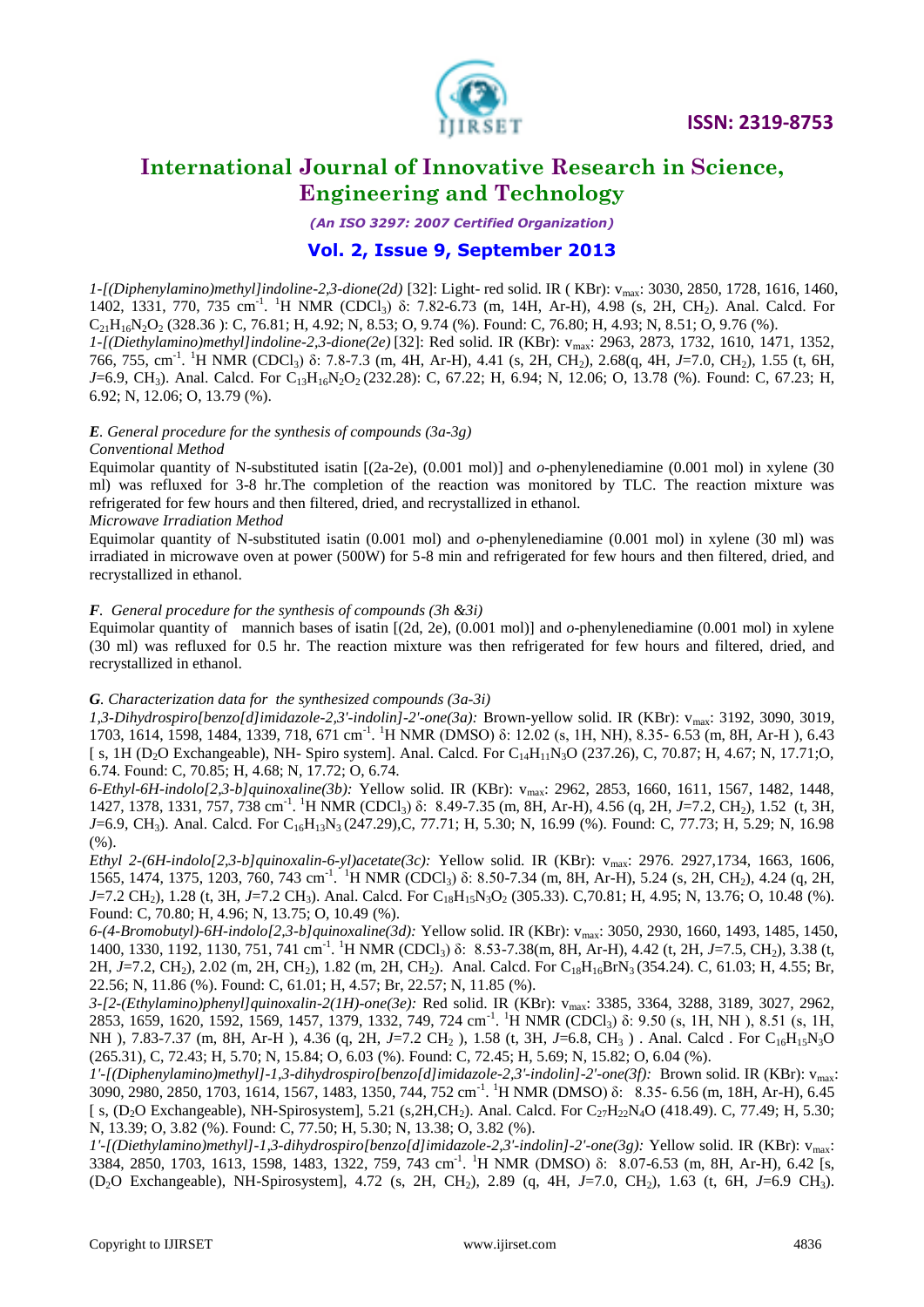

*(An ISO 3297: 2007 Certified Organization)*

### **Vol. 2, Issue 9, September 2013**

Anal.Calcd. For C<sub>19</sub>H<sub>22</sub>N<sub>4</sub>O (322.40), C, 70.78; H, 6.88; N, 17.38; O, 4.96(%). Found: C, 70.75; H, 6.89; N, 17.41; O, 4.95 (%).

*N-[(6H-indolo[2,3-b]quinoxalin-6-yl)methyl]-N-phenylaniline(3h):* Greenish brown solid IR(KBr): v<sub>max</sub>: 3100, 2845, 1663, 1611, 1538, 1461, 1275, 860, 759, 735 cm<sup>-1</sup>. <sup>1</sup>H NMR (CDCl<sub>3</sub>) δ: 8.27-6.91 (m, 18H, Ar-H), 5.59 (s, 2H, CH<sub>2</sub>). Anal. Calcd. For C<sub>27</sub>H<sub>20</sub>N<sub>4</sub> (400.47): C, 80.93; H, 5.04; N, 14.02 (%). Found: C, 80.93; H, 5.03; N, 14.01(%).

*N-[(6H-indolo[2,3-b]quinoxalin-6-yl)methyl]-N-ethylethanamine(3i*): Light green solid. IR(KBr): vmax: 3351, 2845, 1663, 1612, 1538, 1461, 1287, 860, 759, 747 cm<sup>-1</sup>. <sup>1</sup>H NMR (CDCl<sub>3</sub>) δ: 8.14-7.75 (m, 8H, Ar-H), 4.62 (s, 2H, CH<sub>2</sub>), 2.74(q, 4H, *J*=7.0, CH<sub>2</sub>), 1.24 (t, 6H, *J*=6.9, CH<sub>3</sub>). Anal. Calcd. For C<sub>19</sub>H<sub>20</sub>N<sub>4</sub> (304.39): C, 74.92; H, 6.68; N, 18.40 (%). Found: C, 74.91; H, 6.67; N, 18.42 (%).

#### IV**. CONCLUSION**

We have developed a simple and efficient MW assisted approach for the synthesis of quinoxaline derivatives and spiroindoles via condensation of isatin and N-substituted isatins with *o*-phenylenediamine in xylene. MW irradiation offers many advantages over conventional heating: it facilitating reaction workup, requires less solvent, decreases reaction times and increases yields.

#### **ACKNOWLEDGEMENT**

The authors would like to acknowledge the financial support provided by BHU, Varanasi and UGC, New Delhi for JRF.

#### **REFERENCES**

- [1]. Thompson, L. A., "Recent applications of polymer-supported reagents and scavengers in combinatorial, parallel, or multistep synthesis", Current Opinion in Chemical Biology., Vol. 4, pp. 324–337, 2000. DOI: 10.1016/ S1367-5931(00)00096-X.
- [2]. Nefzi, A., Ostresh, J. M., and Houghten, R.A., "The current status of heterocyclic combinatorial libraries", Chemical Review., Vol. 97, PP. 449–472, 1997. DOI: 10.1021/cr960010b.
- [3]. Lidstrom, P., Tierney, J., Wathey, B., and Westman, J., "Microwave assisted organic synthesis- a review", Tetrahedron, Vol. 57, pp. 9225- 9283, 2001.
- [4]. Polshettiwar, V., and Varma, R. S., "Aqueous microwave chemistry: a clean and green synthetic tool for rapid drug discovery", Chemical society reviews, Vol. 37, pp. 1546–1557, 2008. DOI: 10.1039/b716534j.
- [5]. Nasir Baig, R. B., and Varma, R. S., "Alternative energy input: mechanochemical, microwave and ultrasound-assisted organic synthesis" Chemical society reviews, Vol. 41, pp.1559–1584, 2012. DOI: 10.1039/c1cs15204a.
- [6]. [Harmenberg,](http://www.researchgate.net/researcher/6439854_J_Harmenberg/) J., [Akesson-Johansson,](http://www.researchgate.net/researcher/38264911_A_Akesson-Johansson/) A., [Gräslund,](http://www.researchgate.net/researcher/60205339_A_Graeslund/) A., [Malmfors,](http://www.researchgate.net/researcher/35499810_T_Malmfors/) T., [Bergman,](http://www.researchgate.net/researcher/63459474_J_Bergman/) J., [Wahren,](http://www.researchgate.net/researcher/39402007_B_Wahren/) B., [Akerfeldt,](http://www.researchgate.net/researcher/67351233_S_Akerfeldt/) S., [Lundblad,](http://www.researchgate.net/researcher/47055813_L_Lundblad/) L., and [Cox,](http://www.researchgate.net/researcher/67398101_S_Cox/) S., "The mechanism of action of the anti-herpes virus compound 2,3-dimethyl-6(2-dimethylaminoethyl)-6H-indolo-(2,3-b)quinoxaline", Antiviral Research, Vol. 15, pp. 193-204. 1991, DOI:10.1016/0166-3542(91)90066-Z.
- [7]. Naylor, M. A., Stephens, M. A., Nolan, J., Sutton, B., Tocher, J. H., Fielden, E. M., Adams, J.E., and Stratford, I., "Heterocyclic mono- Noxides with potential applications as bioreductive anti-tumour drugs: Part 1. 8-Alkylamino-substituted phenylimidazo[1,2-a]quinoxalines", journal of Anticancer Drug Design, Vol. 8, pp. 439-461, 1993. PMid: 8286012.
- [8]. Sannigrahi, M., "Stereocontrolled synthesis of spirocyclics", Tetrahedron, Vol. 55, pp. 9007-9071, 1999. DOI[: 10.1016/S0040-4020\(99\)00482-](http://dx.doi.org/10.1016/S0040-4020(99)00482-2) [2.](http://dx.doi.org/10.1016/S0040-4020(99)00482-2)
- [9]. James, D. M., Kunze H. B., and Faulkner, D. J., "Two New Brominated Tyrosine Derivatives from the Sponge Druinella (=Psammaplysilla) purpurea", journal of Natural Products, Vol. 54, pp. 1137-1140, 1991. DOI[: 10.1021/np50076a040.](http://dx.doi.org/10.1021/np50076a040)
- [10]. Kobayashi, J., Tsuda, M., Agemi, K., Shigemiri, H., Ishibashi, M., Sasaki, T., and Mikami, Y., "Purealidins B and C, new bromotyrosine alkaloids from the okinawan marine sponge psammaplysilla purea", Tetrahedron, Vol. 47, pp. 6617-6622, 1991. DOI: 10.1016/S0040- 4020(01)82314-0.
- [11]. Williams, R. M., and Cox, R. J., "Paraherquamides, Brevianamides, and Asperparalines:  Laboratory Synthesis and Biosynthesis. An Interim Report", Accounts of Chemical Research, Vol. 36, pp. 127-139, 2003. DOI: [10.1021/ar020229e.](http://dx.doi.org/10.1021/ar020229e)
- [12]. Jadidi, K., Ghahremanzadeh, R., and Bazgir, A., ["Spirooxindoles: reaction of 2,6-diaminopyrimidin-4\(3H\)-one and isatins"](http://www.sciencedirect.com/science/article/pii/S0040402009000192), Tetrahedron, Vol. 65, pp. 2005-2009, 2009. DOI: 10.1016/j.tet.2009.01.013.
- [13]. [Harmenberg,](http://aac.asm.org/search?author1=J+Harmenberg&sortspec=date&submit=Submit) J., [Wahren,](http://aac.asm.org/search?author1=B+Wahren&sortspec=date&submit=Submit) B., [Bergman,](http://aac.asm.org/search?author1=J+Bergman&sortspec=date&submit=Submit) J., [Akerfeldt,](http://aac.asm.org/search?author1=S+Akerfeldt&sortspec=date&submit=Submit) S., an[d Lundblad,](http://aac.asm.org/search?author1=L+Lundblad&sortspec=date&submit=Submit) L., "Antiherpesvirus activity and mechanism of action of indolo-(2,3 b)quinoxaline and analogs", Antimicrobial Agents Chemotherapy. Vol. 32. pp. 1720-1724,1988. doi: 10.1128/AAC.32.11.1720.
- [14]. [Mesropyan,](http://www.researchgate.net/researcher/78253264_E_G_Mesropyan/) E. G., [Ambartsumyan,](http://www.researchgate.net/researcher/77804773_G_B_Ambartsumyan/) G. B., [Avetisyan,](http://www.researchgate.net/researcher/76180388_A_A_Avetisyan/) A. A., [Sarkisyan,](http://www.researchgate.net/researcher/2024169898_M_G_Sarkisyan/) M. G., and [Amazaspyan,](http://www.researchgate.net/researcher/2024118767_G_S_Amazaspyan/) G. S., "Synthesis of Isatin and 5- Bromoisatin Derivatives", Russian. Journal of Organic Chemistry, vol.37, pp. 1476-1477, 2001. DOI: 10.1023/A: 1013412330472.
- [15]. Martin, P., Bouhfid, R., Joly, N., Ohmani, F., Essassi, E. M., Lequart, V., Banoub, J., Kheddid, K., Charof R., and Massoui, M., "Synthesis and Antibacterial Activity of New (2,3-dioxo-indolin-1-yl) acetamides", Letters in organic chemistry, Vol. 5, pp. 3-7, 2008. DOI: 10.2174/157017808783330199.
- [16]. Pandeya, S. N., Sriram, D., Nath, G., and De.Clercq, E., "Synthesis, antibacterial, antifungal and anti-HIV evaluation of Norfloxacin Mannich bases", Scientia Pharmaceutica, Vol. 67, pp. 103-111, 1999.
- [17]. Ravichandran, V., Mohan, S., and Suresh Kumar, K., "Synthesis and antimicrobial activity of Mannich bases of isatin and its derivatives with 2-[(2,6-dichlorophenyl)amino]phenylacetic acid", Arkivoc, Vol xiv, pp. 51-57, 2007. DOI: 10.3998/ark.5550190.0008.e07.
- [18]. Terzioğlu, N., Karalı, N., Gürsoy, A., Pannecouque, C., Leysen, P., Paeshuyse, J., Neyts, J., and De Clercq, E., "Synthesis and primary antiviral activity evaluation of 3-hydrazono-5-nitro-2-indolinone derivatives", Arkivoc, Vol. i, pp. 109-118, 2006. [DOI: 10.3998/ark.5550190.0007.113.](http://dx.doi.org/10.3998%2Fark.5550190.0007.113)